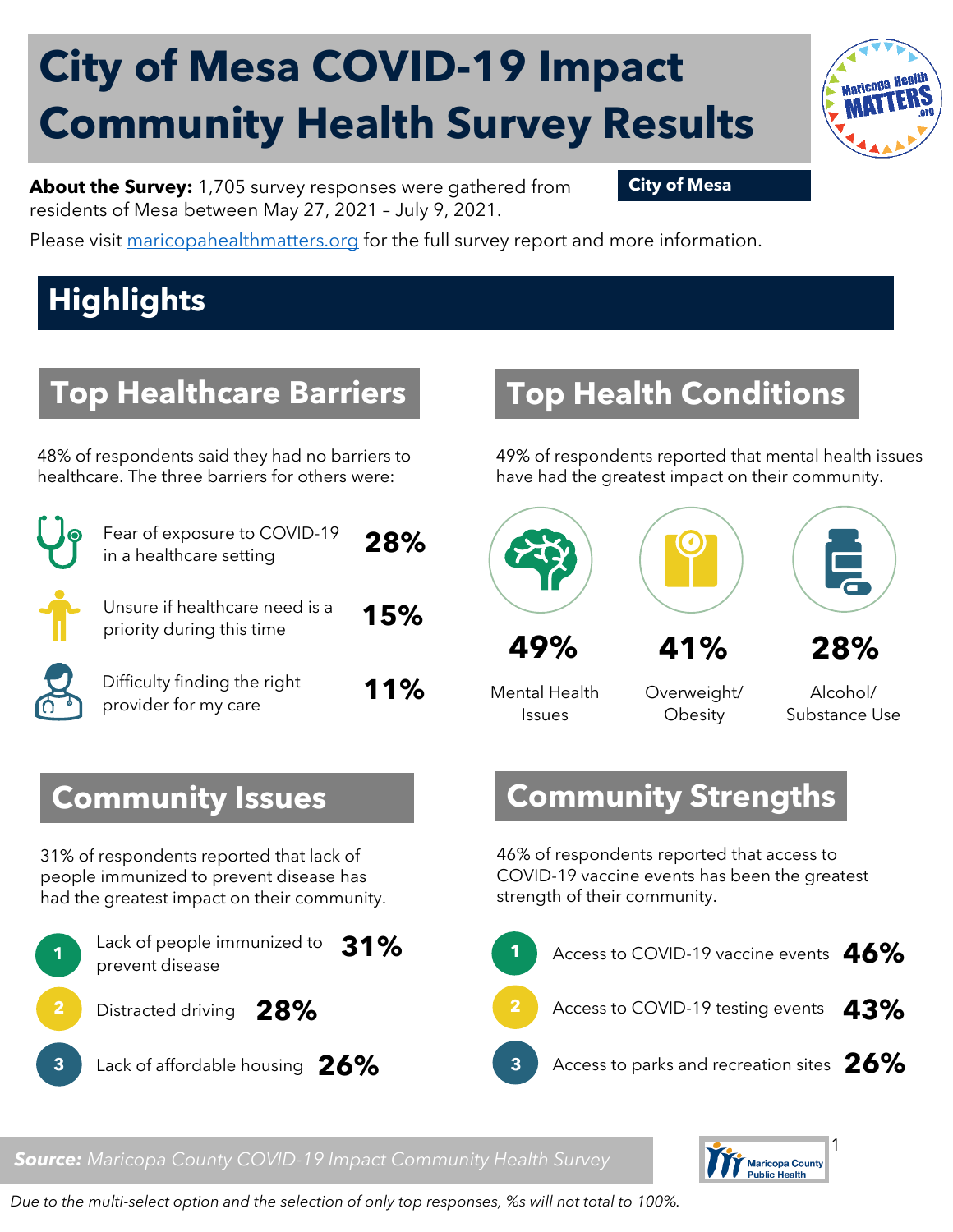## **Health Ratings**

## **Physical Health Mental Health**

Over **1 in 4** respondents rated their current physical health as **worse** compared to their **physical health** prior to March of 2020.



Almost **2 in 5** respondents rated their current **mental health** as **worse** compared to their mental health prior to March of 2020.



#### **Mental Health Care Access**

Over **1 in 3** respondents who sought services to address their mental health were **sometimes or never** able to get the services they needed.



Over **1 in 4** respondents stated that **assistance with mental health issues** would have improved overall mental and physical health of their family in the last year.

Top three areas for improvement:



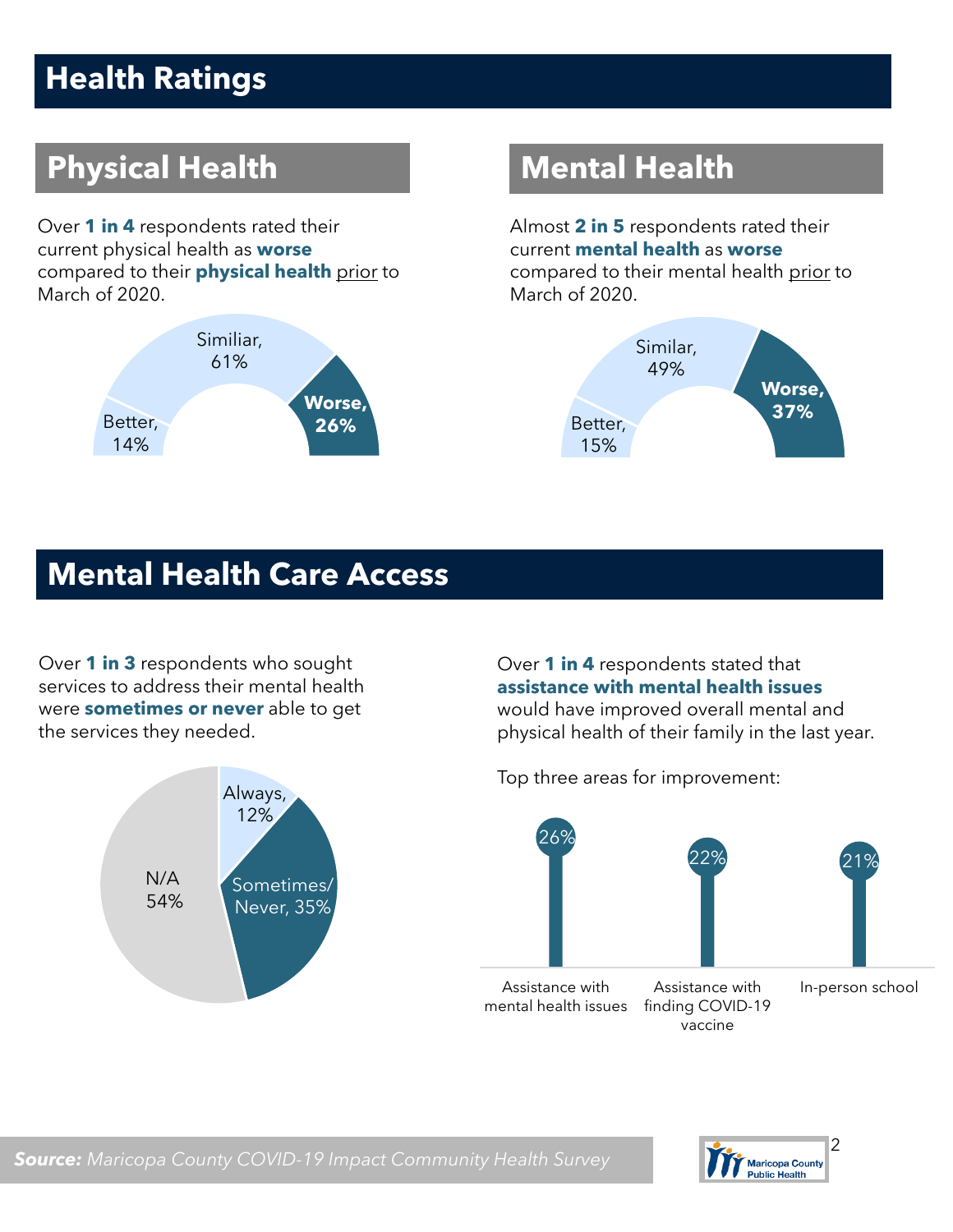#### **Income and Expenses**

Almost **half** of respondents stated that the stimulus check had a **strong/moderate impact** on their living expenses and access to healthcare.



**Since March of 2020**, how was your employment impacted due to the COVID-19 pandemic?



#### **28% of respondents indicated other topics:**

- Retired
- Unemployed
- Disability
- Increased work hours/responsibilities
- Pay reduction
- Homemakers/Stay-at-home parent
- **Student**
- Closure of businesses
- Reduced work hours



*Source: Maricopa County COVID-19 Impact Community Health Survey*

*Due to the multi-select option and the selection of only top responses, %s will not total to 100%.*